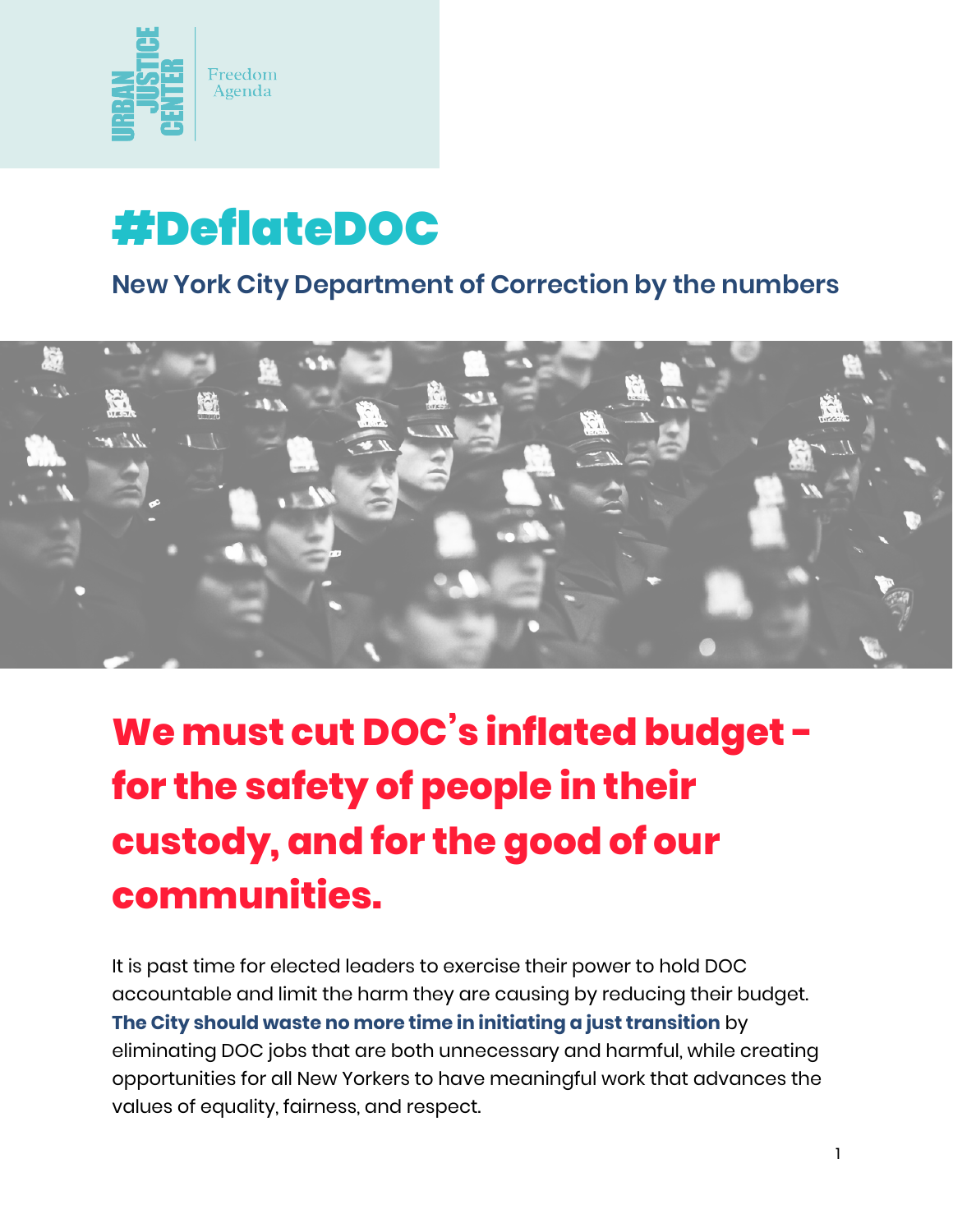### **What's in DOC's budget?**

## **\$2.6 billion**

Proposed cost of running NYC's jails in Fiscal Year 2022 (July 1, 2021 - June 30, 2022), including DOC's proposed budget (\$1.18 billion) and linked costs like fringes and pension fund contributions for DOC employees.<sup>[1](#page-1-0)</sup>

### **\$160 million**

Proposed increase in NYC jail costs this year - including the expenses budget, fringe benefits, pensions, and debt service.

## **\$447,000**

Annual cost of keeping one person in DOC custody in Fiscal Year 2020. The cost will likely increase this year[.2](#page-1-1)

# **\$13 million**

DOC's expected revenue from commissary sales in the next fiscal year. Despite its massive budget, DOC does not provide incarcerated people with enough food and basic supplies. Struggling families foot the bill to provide for their loved ones[.3](#page-1-2)

## **\$280 million**

<span id="page-1-3"></span><span id="page-1-2"></span><span id="page-1-1"></span><span id="page-1-0"></span>Federal American Rescue Plan funds budgeted for DOC operations in Fiscal Year 2022. A Federal monitor has documented that overstaffing is driving more violence against incarcerated people[.4](#page-1-3)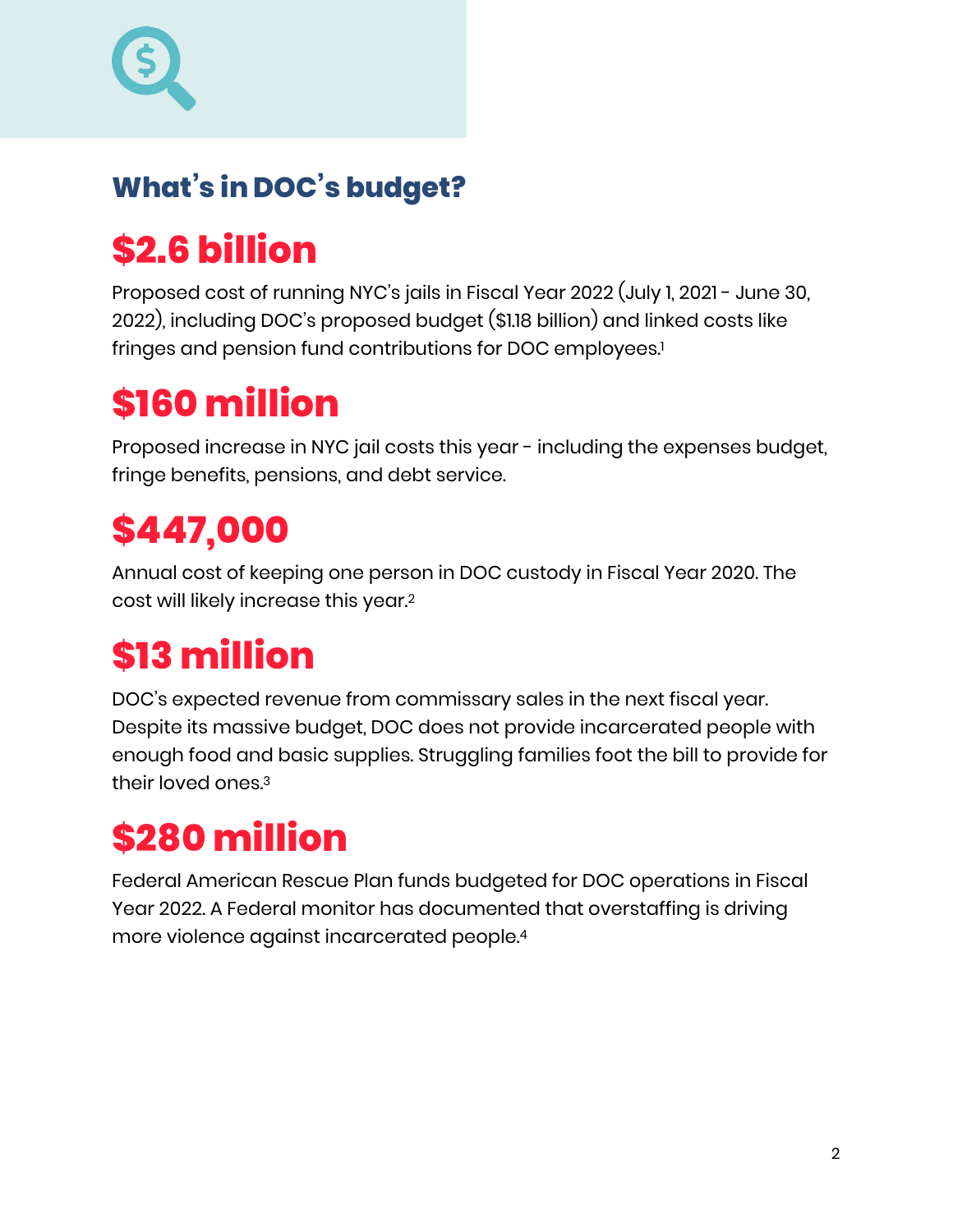

#### **DOC has** *far* **too many staff**

The New York City Department of Correction has a budget and staffing levels that are unheard of in the rest of the country.

**700%** Rate by which DOC staffing ratios (1.6 officers for each person in custody) exceed the national average. In 2010, DOC's staffing ratio was 0.67 officers for each person in custody. 5

**35%** Portion of uniformed staff (3,134 people of 8,950 total) who are on payroll but unavailable to work on an average day. 6

**409** Uniformed staff positions added since 2010. During the same time, the average daily jail population *decreased* by 7,208 people. 7

**7.460** Uniformed staff included in the Mayor's Executive Budget for Fiscal **,** Year 2022 - 241 more officers than last year. That's if they stick to their budget. In Fiscal Year 2020, DOC employed 2,018 more officers than budgeted.

**388** Number of new non-uniformed positions in DOC's proposed budget. Any programs for people in custody are best provided by outside service providers, who add a measure of external insight to the jails, not DOC staff. 8

### **\$1.17 billion**

Approximate cost of the 4,135 excess officers DOC plans to employ this year, based on jail staffing ratios recommended by the Lippman Commission (0.73 officers to one person in custody). <sup>9</sup>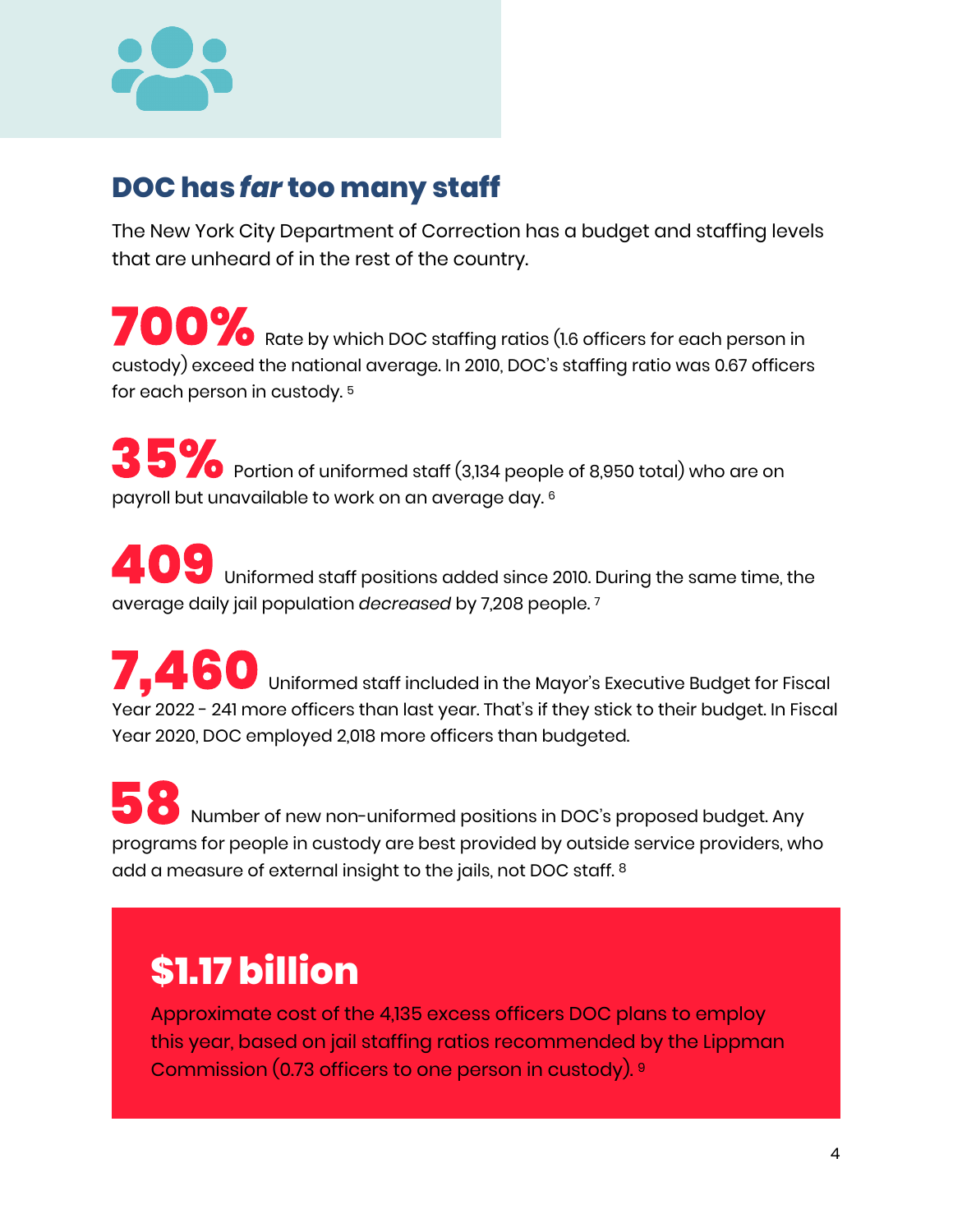

#### **More officers = more abuse**

With its enormous resources, DOC causes enormous harm. The more staff the department has, the more misconduct they are engaging in. Pending investigations pile up, and the abuse continues.

**183%** Increase in the average rate of officers using force against people custody, since 2016. [10](#page-3-0)

**30** Number of Probe Team officers (like a riot squad for the jails) who often respond to a reported "incident" in the jails, when by policy, a Probe Team should consist of four to seven Officers and a Captain. [11](#page-3-1)

**12.5M** Class action settlement payment in 2019, resulting from a case brought by visitors to Rikers who reported hundreds of illegal and invasive body searches. [12](#page-3-2)

<span id="page-3-4"></span><span id="page-3-3"></span><span id="page-3-2"></span><span id="page-3-1"></span><span id="page-3-0"></span>**250** Number of glassine envelopes of heroin carried into Rikers by a Cityinvestigator posing as a correction officer in 2014.<sup>[13](#page-3-3)</sup> An investigation in 2018 found the same failures.<sup>[14](#page-3-4)</sup>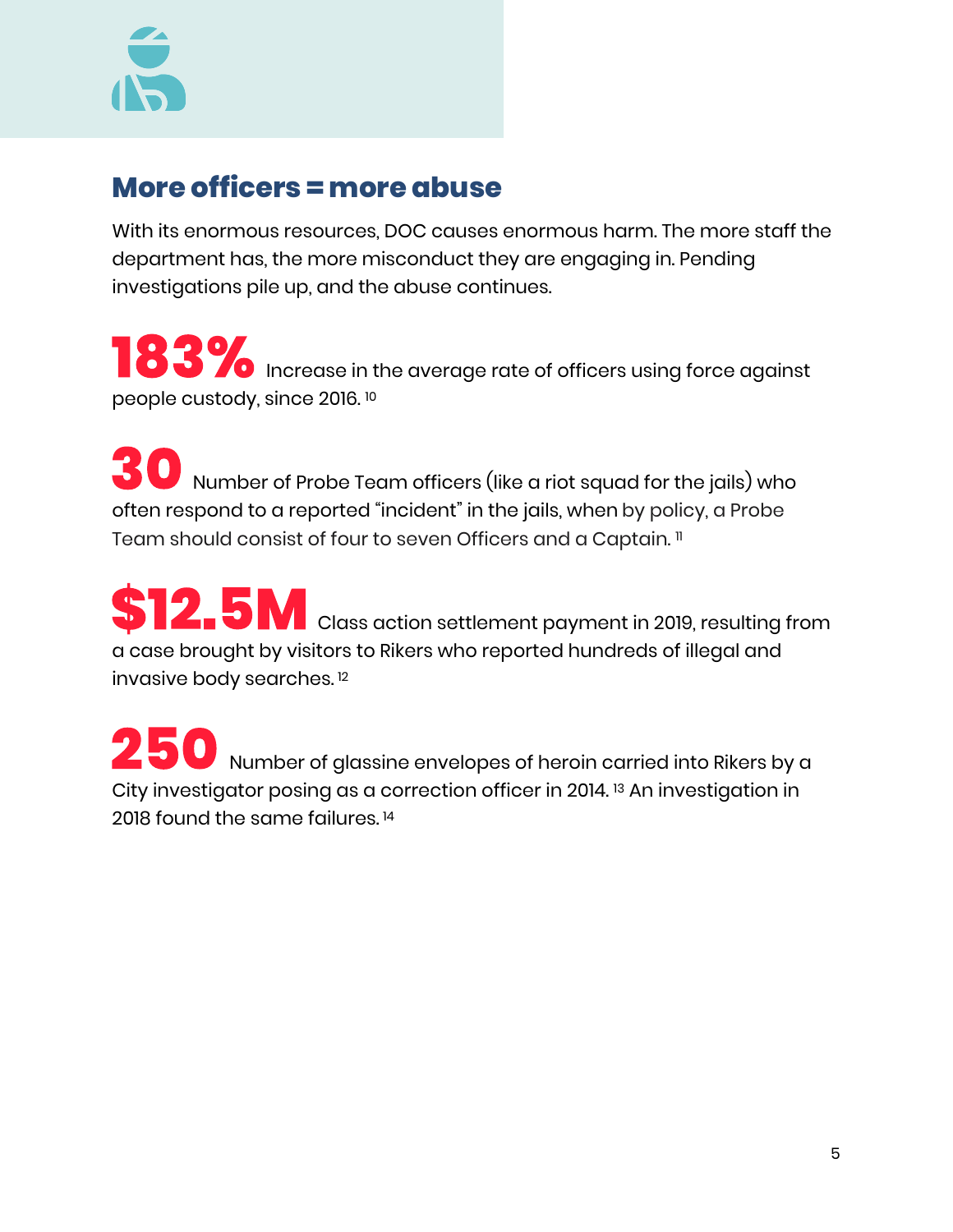

#### **DOC does not hold their staff accountable**

The dysfunction in the jails is not a result of inadequate staff. It is a result of failed and negligent leadership.

**1.45** Pending trials for incidents where an initial DOC investigation found that officers inappropriately used force against incarcerated people. About half of these cases have been pending for more than 2 years, while officers remain on the job. [15](#page-4-0) **,**

**1.513** Incidents of use of force by officers for which DOC has not even completed the initial investigation needed to determine if the cases will move to a trial. [16](#page-4-1) **,**

**11** Reports, in the last five years, from the Federal monitor assigned to DOC documenting "uniform leadership's inability to identify and address the Staff misconduct and the backlog of investigations." [17](#page-4-2)

<span id="page-4-3"></span><span id="page-4-2"></span><span id="page-4-1"></span><span id="page-4-0"></span>**89.861** Medical appointments missed by incarcerated people in 2018 - the last year the Board of Correction reported on - because DOC neglected to escort them. [18](#page-4-3) **,**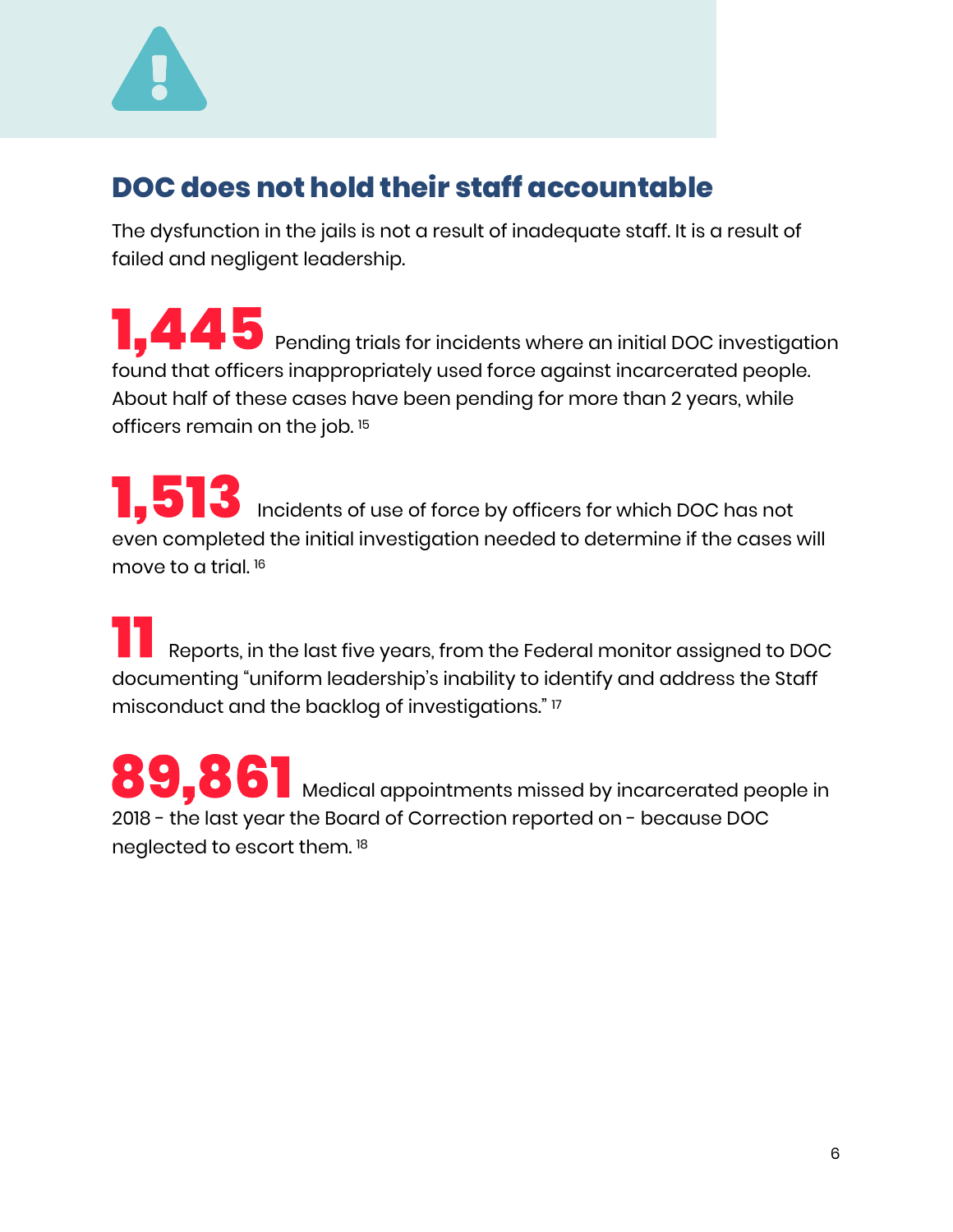

#### **Where could the money go?**

NYC can keep thousands of excess correction officers on staff, or we can have

### **Community resources & good jobs.**[19](#page-5-0)

- **800** more units of supportive housing and related services, and
- **500** more violence interrupters, and
- **110,000** universal summer jobs for youth, and
- **1,000** more jobs for people to keep our parks clean and vibrant, and
- **4,050** green jobs in renewable energy, and

### **Independent jail oversight.**

<span id="page-5-0"></span>- The Board of Correction lost 26% of their already-insufficient budget last year and lost 8 staff. **Just \$830,000 would restore their previous funding**. Their independent oversight role is crucial, considering the lack of public access to the jails and DOC's record of corruption. With a further increase in funding, BOC could take on the role of investigating staff misconduct that the DOC has failed to fulfill.